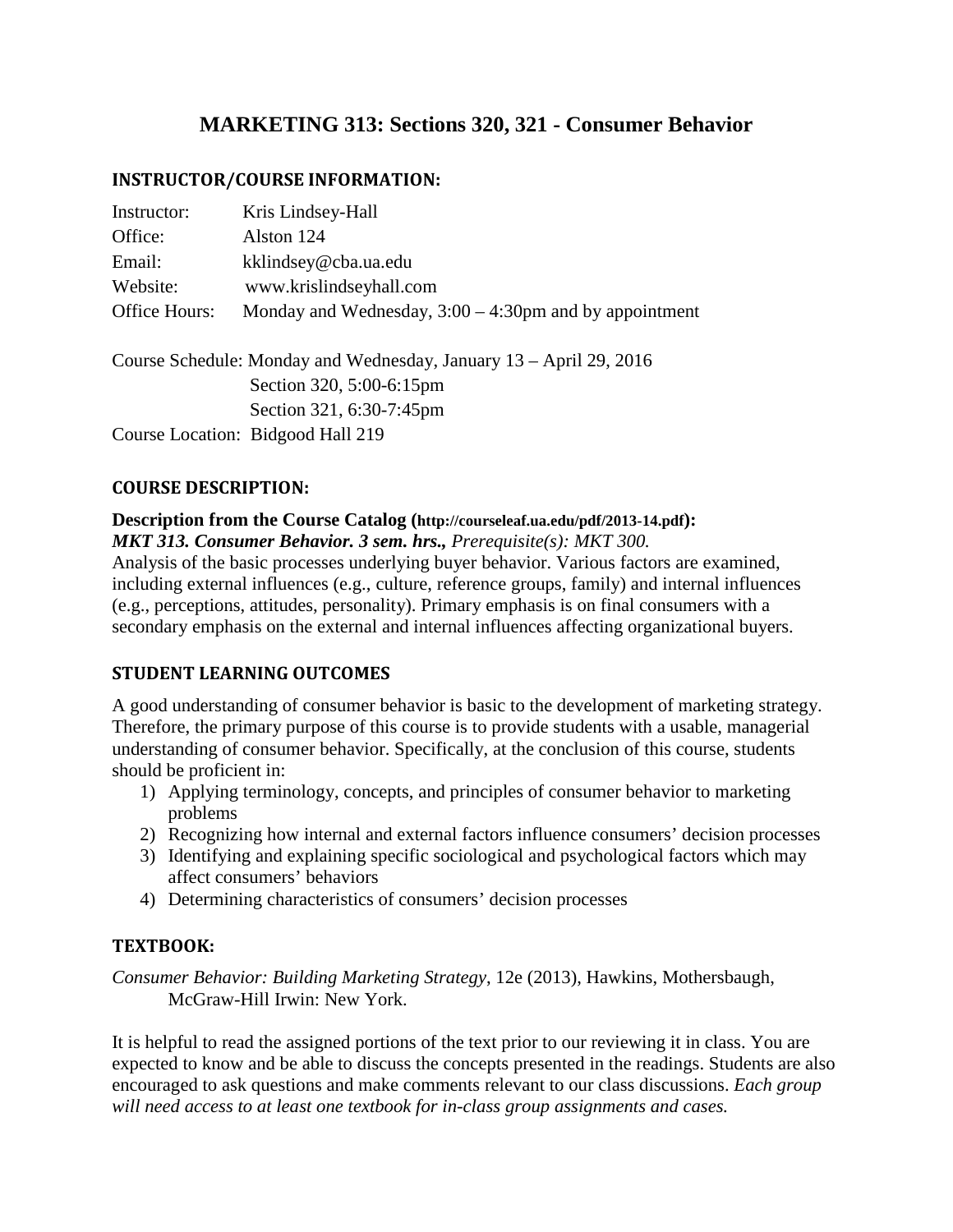### **GRADES AND GRADING SCALE:**

Your grade is based on your performance in the following areas: exams, class discussions, inclass exercises, and case assignments, as well as on attendance. The grading scale and specific point values for assignments are outlined below.

| $A+=97-100$<br>$A = 93-96$<br>$A = 90-92$ | $B+=87-89$<br>$B = 83 - 86$<br>$B - 80-82$ |        | $C_{\pm} = 77 - 79$<br>$C = 73-76$<br>$C = 70-72$ |
|-------------------------------------------|--------------------------------------------|--------|---------------------------------------------------|
|                                           |                                            |        | $%$ of                                            |
| <b>Activity</b>                           |                                            | Points | Grade                                             |
| Attendance and Participation              |                                            | 100    | 10%                                               |
| <b>In-class Group Exercises</b>           |                                            | 150    | 15%                                               |
| Group Case Assignments (2)                |                                            | 150    | 15%                                               |
| Exam 1                                    |                                            | 200    | 20%                                               |
| Exam 2                                    |                                            | 200    | 20%                                               |
| Exam 3 (Growth Assign. $=$ 20 points)     |                                            | 200    | 20%                                               |
| Total                                     |                                            | 1000   | 100%                                              |

 $D+ = 67-69$  $D = 63-66$  $D- = 60-62$  $F = 59$  and below

Grades will be uploaded to Blackboard as grading is completed. Midterm and final grades will be posted to Blackboard and MyBama. Students should immediately notify the instructor by email or during office hours if they believe there is a problem/discrepancy with their grades.

# **ATTENDANCE AND PARTICIPATION/CLASSROOM DECORUM:**

**Attendance:** It is important that students make every effort to attend all class meetings. Only students who attend every class and make a strong effort to participate will earn full credit for attendance. If you know you must miss class for any reason, please email the instructor prior to missing class to see if making up work is an option. You should attach scans or copies of relevant notes from physicians, approved athletics absences, etc., in the email sent to the instructor.

All students are expected to be in class at the beginning of the class period. Points will be deducted for arriving late. If you are late, it is your responsibility to follow-up with the instructor after class to make sure your attendance was counted. Excessive late arrivals will negatively affect your attendance score.

**Participation:** Participation is required and is part of your grade. Examples of participation include, but are not limited to, providing examples or sharing an experience during a lecture, conveying your knowledge of the textbook principles, and asking and answering questions. *As your participation is dependent on your being in class, frequent absences will hurt your participation grade.*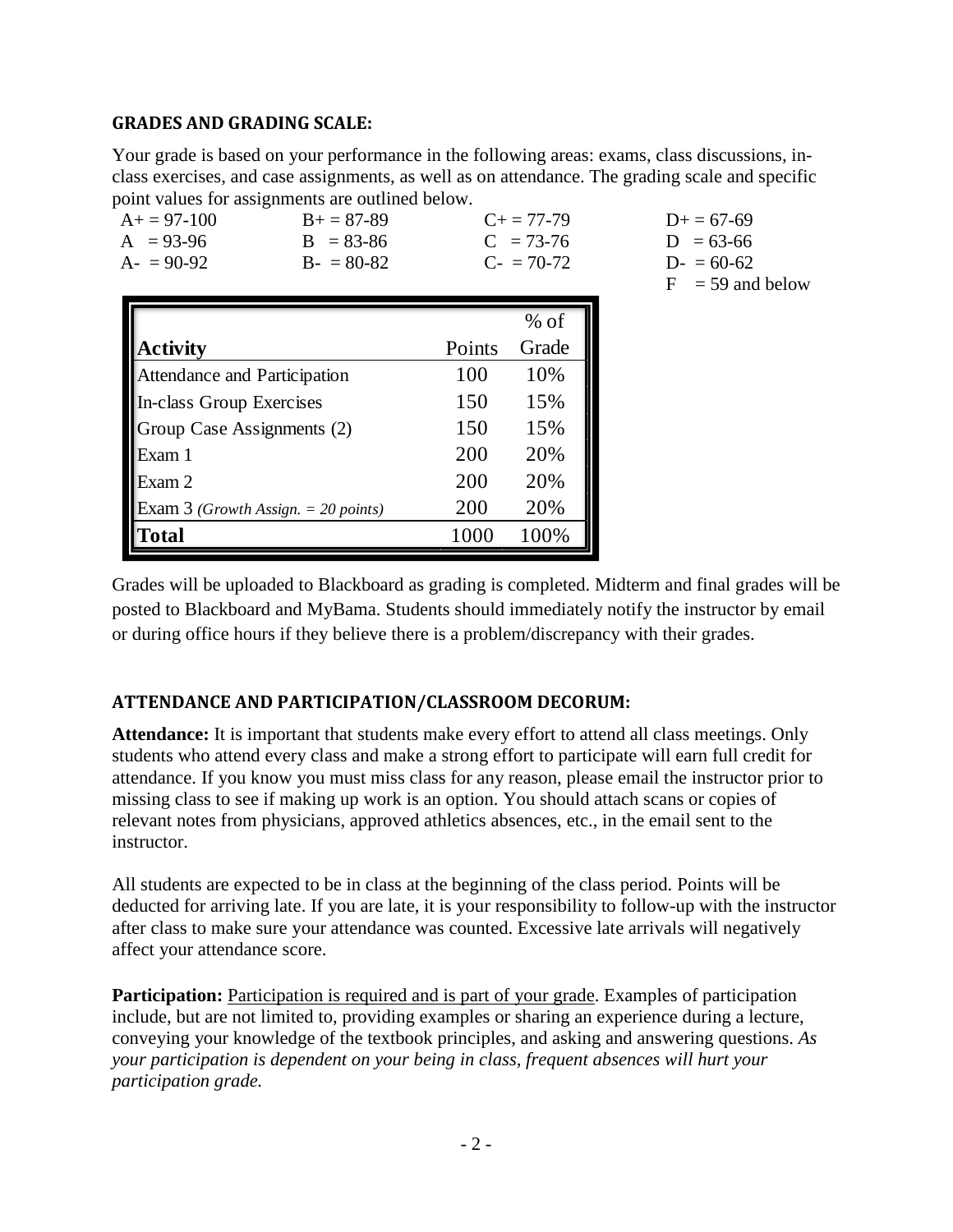Other examples of unacceptable behavior, which may earn you zero points for participation, include: chronic late arrival to class, sleeping, leaving class early, texting during class, talking to your classmates or using the internet in isolation from class discussion, playing computer games, and any other behavior which is considered disruptive by the instructor.

**Quizzes:** If students are not contributing to class lectures, I reserve the right to administer reading and participation quizzes throughout the semester. If given, these quizzes will count towards your attendance and participation grades.

**Personal Technology Usage:** I reserve the right to restrict usage of personal computers during class if they interfere with the teaching/learning environment. Cellphones should be powered off or in silent mode during course meetings with the exception of permitted breaks, or technology infusion assignments.

## **IN-CLASS EXERCISES:**

Exercises will be completed in class to accompany and reinforce the chapter lectures. These can include case studies and other exercises from the textbook, responses to videos shown in class, or any other activity that is relevant to the session's topic. Graded, in-class exercises will generally be completed in groups, which will be assigned during the first full week of classes by the instructor. Each group will work together to meaningfully discuss the topic and to answer questions provided by the instructor. The entire class will then discuss conclusions and contributions of the exercise.

Grades will be assigned at the group level based on the quality of the group answer, and its contribution to the class discussion as a whole. Since these will be completed during class time, students must be present and participate in order to receive credit. *Only students with excused absences will be allowed to make-up these assignments, and will do so individually. It is the responsibility of the student to obtain and complete the missed assignment within one week of their absence in order to receive credit.* 

# **POWERPOINTS AND IN-CLASS CONCEPT OUTLINES:**

General PowerPoints for each chapter will be posted on Blackboard prior to our class meetings. However, the slides used in class lectures will have additional information that will not be posted online. It is the student's responsibility to get missed notes from a classmate.

Often, there will also be printed concept outlines given during class. To reward class attendance, these are generally NOT posted on Blackboard. *Only students with excused absences may obtain copies of these outlines from the instructor.* However, it is the student's responsibility to get the information to complete these outlines from a classmate, as I will not repeat missed lectures during office hours.

### **EXAMS:**

There will be three exams for this course, which may include any material covered in lectures, class discussions, group exercises, case studies, and the course textbook. Exams may consist of multiple-choice, matching, and/or short-answer questions. Exams will not be comprehensive (as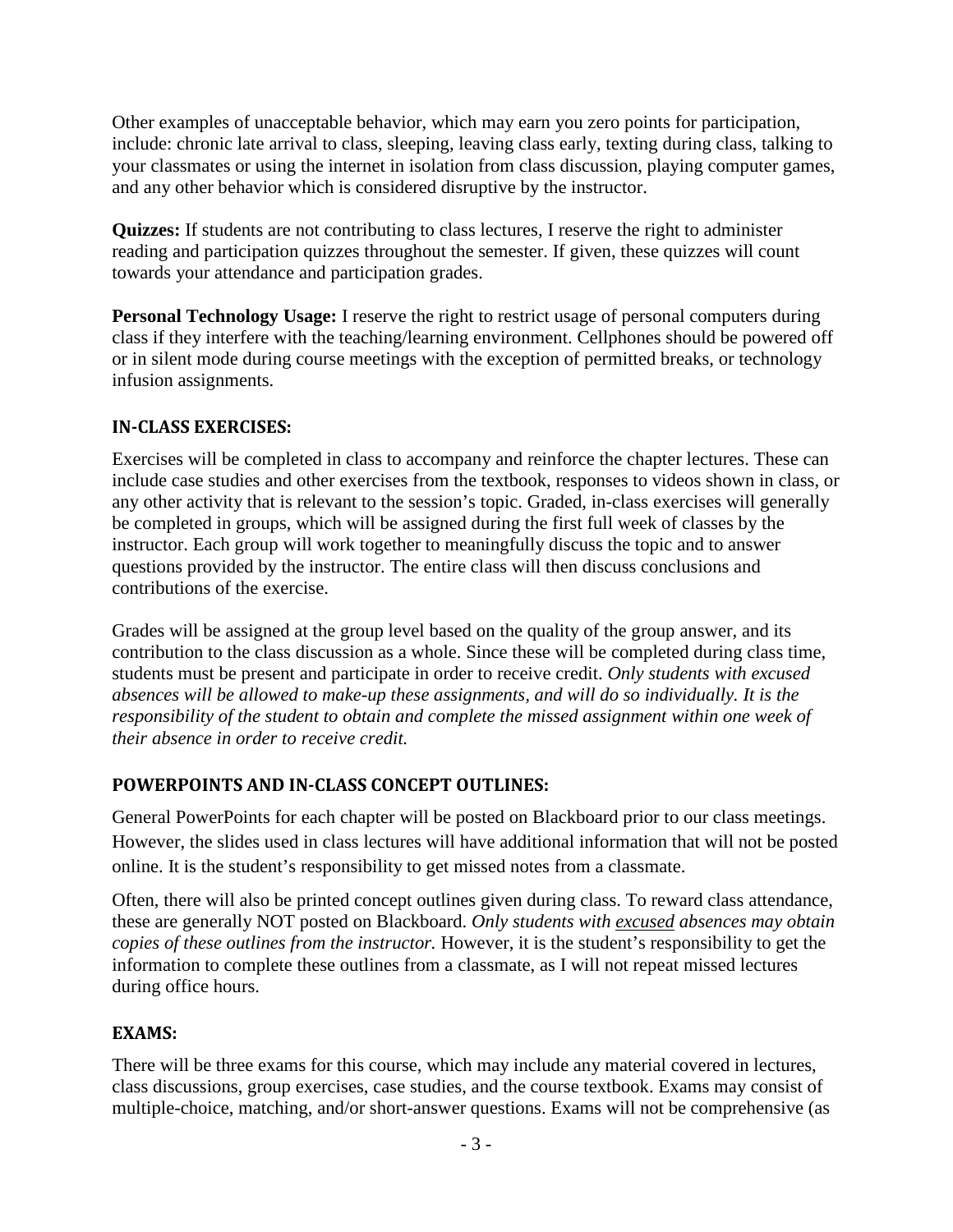outlined in the course calendar below). The use of course materials is NOT allowed during the exams.

Students will only be allowed to take make-up exams in the case of illness/family death or emergency, and only if students contact the instructor BEFORE the scheduled exam. Students will need to bring written evidence of why they could not attend in order to make up any exam. Exams will not be given after May 3, 2016, for any reason.

# **Individual GROWTH Assignment for Exam 3:**

You will have one final assignment in order to evaluate your understanding of some of the key concepts from the course. This is to be completed independently, and will count towards *10% of your exam 3 grade*. These should be properly formatted (Times New Roman, size 12, doublespaced, 1" margins) and *include your name, CWID, and class section*. Submissions should be no more than 2 pages. You will have time during class (M, 4/25) to work on this assignment and ask any questions. These are due April 27, 2016. Please bring a paper copy to class.

Each student should complete the following:

- 1) Do you feel that you are able to apply the terminology, concepts, and principles of consumer behavior to real-world marketing problems as a result of this class? Why or why not?
- 2) How might you explain the value of this course to a future employer (i.e., what have you learned in this course that can help you in a future job)?
- 3) Give an example of how you might apply what you have learned to a real-world marketing problem.

# **CASE ASSIGNMENTS:**

An important part of this course is applying what you learn in the course to real examples. Responding to case studies is one way to demonstrate your ability to do this. One case assignment will be given prior to each of the first two exams. Cases will be distributed during class on the assigned Case Study Days (2/17 and 3/30) and will be completed in your assigned groups.

Once groups are assigned, each group will select a team leader who will be responsible for submitting the case to me. The team leader should communicate any problems to me **before** the submission deadlines. Late or handwritten case submissions will not be accepted. *One paper copy for the group should be submitted in class, AND the team leader should email me a digital copy,* which will be reviewed through turnit.com.

Groups will meet in class to begin discussing the case. Groups will have until the next class period to complete and submit their case write-up (2/22 and 4/4). You may write cases in traditional case format, or in a question and answer format. However, if using a traditional format, please indicate the question number being answered in parentheses prior to answering that question in order to receive credit. These submissions should be typed, and professionally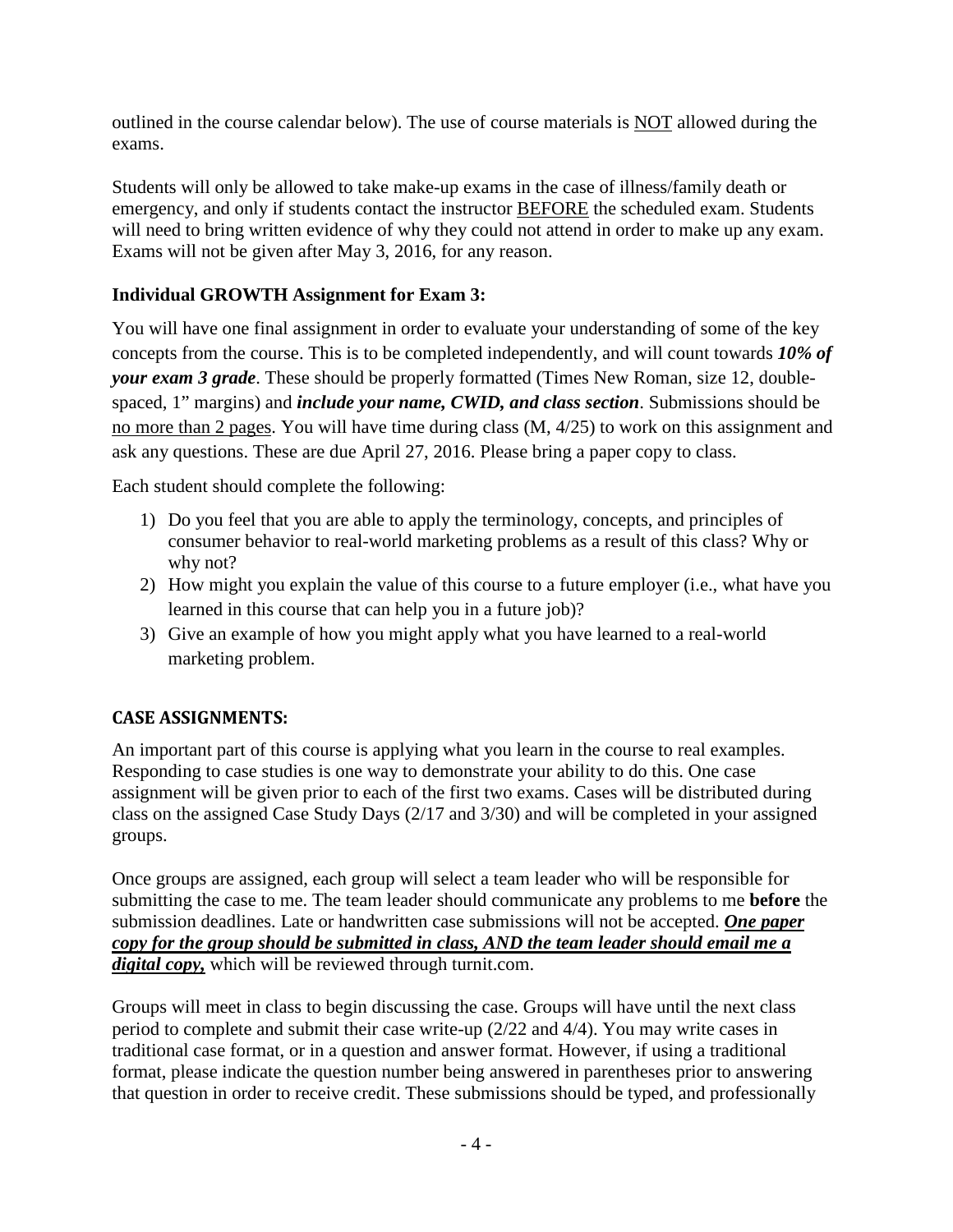formatted (Times New Roman, size 12, double-spaced, 1" margins). Case assignment submission should be between 5 and 8 pages. Each student's name and your group number must be included on the case in order to receive credit. The cases are graded on the following criteria:

- The Case Study description is complete in its examination of all the areas indicated in the assignment (i.e., all questions assigned are completely answered).
- Quantity and quality of information referenced and its relatedness to the course are appropriate for college level work.
- Students are able to synthesize and analyze information provided to create quality conclusions and recommendations that are appropriate for college level work.
- Writing mechanics (e.g., style, format, length, punctuation and syntax) are appropriate for college level work.
- Writing quality (e.g., appropriate use of terminology, theories and concepts from the course) are appropriate for college level work.

# **EXTRA CREDIT:**

Extra credit opportunities may arise throughout the course at the discretion of the instructor. It is not possible to makeup these extra credit opportunities. No individual extra credit will be given.

# **DISABILITY STATEMENT:**

If you are registered with the Office of Disability Services, please make an appointment with me as soon as possible to discuss any course accommodations that may be necessary. If you have a disability, but have not contacted the Office of Disability Services, please call (205) 348-4285 or visit 133-B in Martha Parham Hall East to register for services. Students who may need course adaptations because of a disability are welcome to make an appointment to see me during office hours. Students with disabilities must be registered with the Office of Disability Services *before* receiving academic adjustments.

### **HONORS BY CONTRACT:**

The deadline for submission of Honors by Contract applications to The University of Alabama Honors College is February 3, 2016. If you are interested in using this course for Honors by Contract, you must plan to meet with the instructor by January 27, 2016, to determine if a project will be possible and mutually beneficial.

| 01/13/2016    | First day of class                                    |  |
|---------------|-------------------------------------------------------|--|
| 01/30/2016    | Last day to drop this course without a grade of "W"   |  |
| 02/22/2016    | Case 1 Due                                            |  |
| 02/24/2016    | Midterm grades entered by this date; Exam 1           |  |
| 03/11-18/2016 | Spring Break – No classes                             |  |
| 03/30/2016    | Last day to drop this course with a grade of "W"      |  |
| 04/04/2016    | Case 2 Due                                            |  |
| 04/06/2016    | Exam 2                                                |  |
| 04/27/2016    | Final Exam (Exam 3); Individual Growth Assignment Due |  |

### **IMPORTANT DATES:**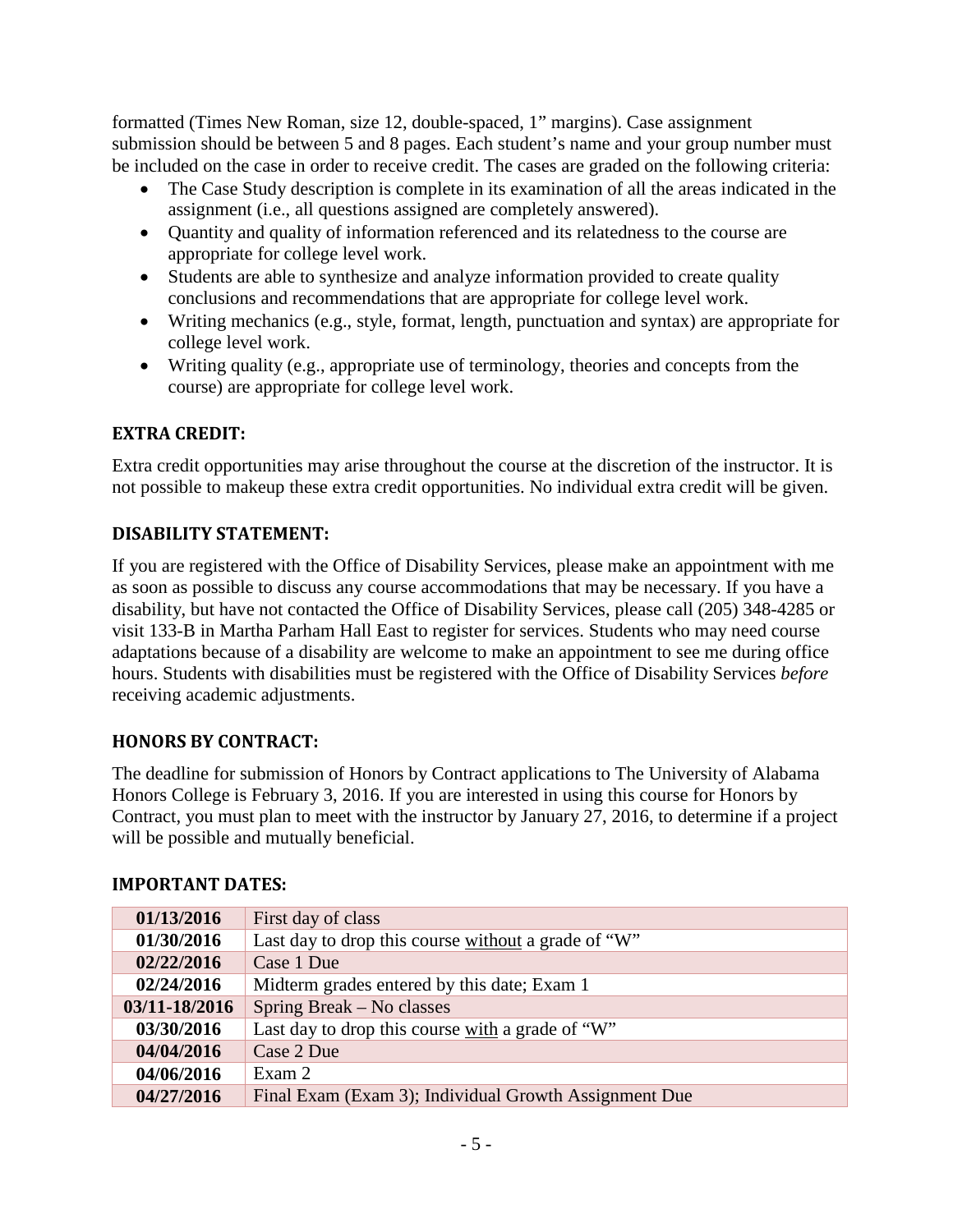# **COURSE CALENDAR:**

|                         | Part A – Introduction to CB, Marketing Strategy, and Internal Influences |                                                                                   |                                           |                                                                                                 |  |
|-------------------------|--------------------------------------------------------------------------|-----------------------------------------------------------------------------------|-------------------------------------------|-------------------------------------------------------------------------------------------------|--|
| Day:                    | Date:                                                                    | <b>Topic:</b>                                                                     | In-class exercise(s):                     | Assignment(s):                                                                                  |  |
| $\mathbf{1}$            | W - Jan. 13, 2016                                                        | Intro to MKT 313                                                                  | <b>Student Info Notecard</b>              | Read Ch. 1                                                                                      |  |
|                         | M - Jan. 18, 2016                                                        | No class - MLK Jr. Day                                                            |                                           |                                                                                                 |  |
| $\overline{2}$          | W - Jan. 20, 2016                                                        | Chapter $1$ – Introduction to<br>CB                                               | <b>Assign Groups</b>                      | Read Ch. 8                                                                                      |  |
| $\overline{\mathbf{3}}$ | M -Jan. 25, 2016                                                         | Chapter 1 wrap-up,<br>Chapter 8 – Perception                                      |                                           | Read Ch. 9                                                                                      |  |
| $\boldsymbol{4}$        | $W -$ Jan. 27, 2016                                                      | Chapter 8 wrap-up,<br>Chapter 9 – Learning,<br>Memory, and Product<br>Positioning | Ch. 8 in-class exercise                   | Read Ch. 10                                                                                     |  |
| 5                       | M - Feb. 1, 2016                                                         | Chapter 10 - Motivation,<br>Personality, and Emotion                              | Ch. 10 in-class exercise                  | Read Ch. 11                                                                                     |  |
| 6                       | W - Feb. 3, 2016                                                         | Chapter $11 -$ Attitudes and<br><b>Influencing Attitudes</b>                      |                                           |                                                                                                 |  |
| 7                       | M - Feb. 8, 2016                                                         | Chapter 11 wrap-up,                                                               | Ch. 11 in-class exercise                  | Read Ch. 12                                                                                     |  |
| 8                       | W - Feb. 10, 2016                                                        | Chapter 12 – Self-Concept<br>and Lifestyle                                        |                                           |                                                                                                 |  |
| 9                       | M - Feb. 15, 2016                                                        | Chapter 12 wrap-up                                                                | Ch. 12 in-class exercise                  | Bring book next class for<br>case study.                                                        |  |
| 10                      | W - Feb. 17, 2016                                                        | Group Case Study Day                                                              |                                           | Bring questions for exam<br>review; Submit copy of case<br>study at beginning of next<br>class. |  |
| 11                      | M - Feb. 22, 2016                                                        | Exam 1 Review for Chapters 1<br>and 8-12                                          | Submit Case Study                         | <b>Review for Exam</b>                                                                          |  |
| 12                      | W - Feb. 24, 2016                                                        | Exam 1 (75 minutes)                                                               | Take Exam 1 in class                      | Read Ch. 2                                                                                      |  |
|                         |                                                                          |                                                                                   |                                           |                                                                                                 |  |
|                         |                                                                          | <b>Part B – External Influences and the Consumer Decision Processes</b>           |                                           |                                                                                                 |  |
|                         | Day: Date:                                                               | <b>Topic:</b>                                                                     | In-class exercise(s):                     | Assignment(s):                                                                                  |  |
| 13                      | M - Feb. 29, 2016                                                        | Chapter 2 - Cross-Cultural<br>Variations in Consumer<br>Behavior                  |                                           | Read Ch. 7                                                                                      |  |
| 14                      | W - Mar. 2, 2016                                                         | Chapter 7 – Group Influences<br>on Consumer Behavior                              | Exam 1 Questions/Scores<br>Discuss Case 2 | Read Ch. 13                                                                                     |  |
| 15                      | M - Mar.7, 2016                                                          | Chapter 13 – Situational<br>Influences                                            | Ch. 7/13 in-class Activity                | Read Ch. 14                                                                                     |  |
| <b>16</b>               | W - Mar. 9, 2016                                                         | Chapter 14 – Consumer<br>Decision Process and Problem<br>Recognition              | Ch. 14 in-class Activity                  | Read Ch. 15                                                                                     |  |
|                         | Mar. 14-18, 2016                                                         | Spring Break – No Classes                                                         |                                           |                                                                                                 |  |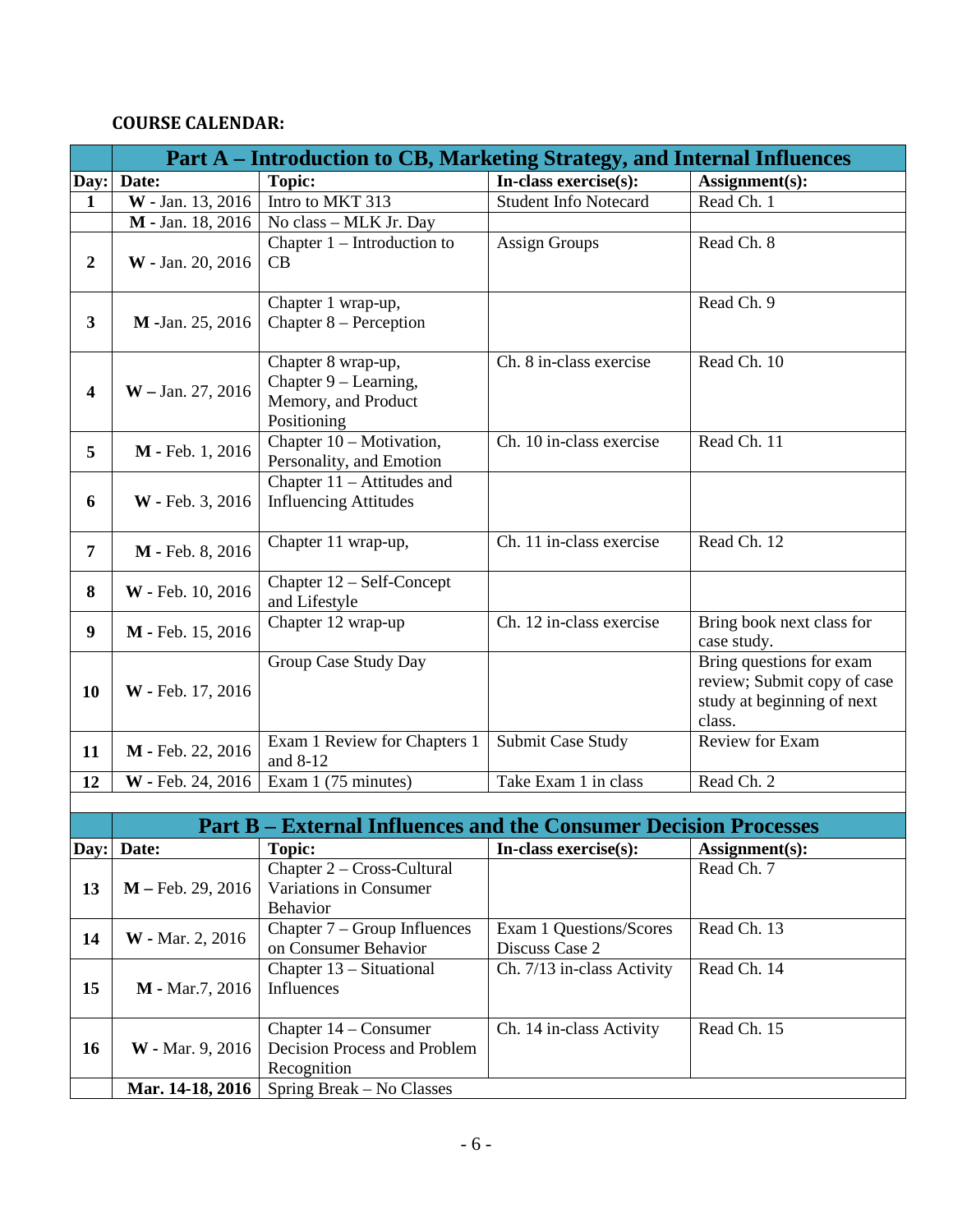| 17   | M - Mar. 21, 2016        | Chapter 15 – Information<br>Search                                                                                      | Ch. 15 in-class Activity                                           | Read Ch. 16                                                                                                |
|------|--------------------------|-------------------------------------------------------------------------------------------------------------------------|--------------------------------------------------------------------|------------------------------------------------------------------------------------------------------------|
| 18   | W - Mar. 23, 2016        | Chapter 16 – Alternative<br><b>Evaluation and Selection</b>                                                             | Ch. 16 in-class Activity                                           | Bring book next class.                                                                                     |
|      | M - Mar. 28, 2016        | Easter Break - No Class                                                                                                 |                                                                    |                                                                                                            |
| 19   | W - Mar. 30, 2016        | Group Case Study Day                                                                                                    |                                                                    | Bring questions for exam<br>review; Submit copy of case<br>study at beginning of next<br>class.            |
| 20   | M - April 4, 2016        | Exam 2 Review for Chapters<br>2, 7, and 13-16                                                                           | <b>Review for Exam</b><br>Submit Case Study                        | Study for Exam 2<br>$(Chs. 2, 7, 13-16)$                                                                   |
| 21   | <b>W</b> - April 6, 2016 | Exam 2 (75 minutes)                                                                                                     |                                                                    | Read Ch. 17                                                                                                |
|      |                          |                                                                                                                         |                                                                    |                                                                                                            |
|      |                          |                                                                                                                         | Part C – CB, Strategy, and Services Marketing                      |                                                                                                            |
| Day: | Date:                    | <b>Topic:</b>                                                                                                           | In-class exercise(s):                                              | Assignment(s):                                                                                             |
| 22   | M - April 11, 2016       | The Gap Model and Services<br>Blueprinting                                                                              | <b>Guest Lecturer:</b><br>Dr. Mothersbaugh                         | *Reminder: Please complete<br>course evaluations.<br>Constructive feedback is<br>valuable and appreciated. |
| 23   | W - April 13, 2016       | Chapter 17 – Outlet Selection<br>and Purchase                                                                           | <b>Exam 2 Questions</b><br>Discuss Case 2                          | Read Ch. 18                                                                                                |
| 24   | M - April 18, 2016       | Chapter 18 - Postpurchase<br>Processes                                                                                  | Ch. 18 in-class activity                                           | Read Ch. 19                                                                                                |
| 25   | W - April 20, 2016       | Chapter 19 – Organizational<br><b>Buyer Behavior</b>                                                                    | Ch. 19 in-class exercise                                           | Bring questions for final<br>exam review.                                                                  |
| 26   | M - April 25, 2016       | Growth Assignment Day<br>Final Exam (Exam 3) Review<br>for Chapters 17-19 and Gap<br>Model and Services<br>Blueprinting |                                                                    | Study for Exam 3 (Final)<br>(Chs. 17-19, Gap Model and<br>Services Blueprinting)                           |
| 27   | W - April 27, 2016       | Exam 3 (Final)                                                                                                          | Review for Exam<br>*Final day to submit typed<br>growth assignment |                                                                                                            |

\*It is unlikely, but possible, that the calendar will change as necessary throughout the course. You will be advised with sufficient notice of any changes.